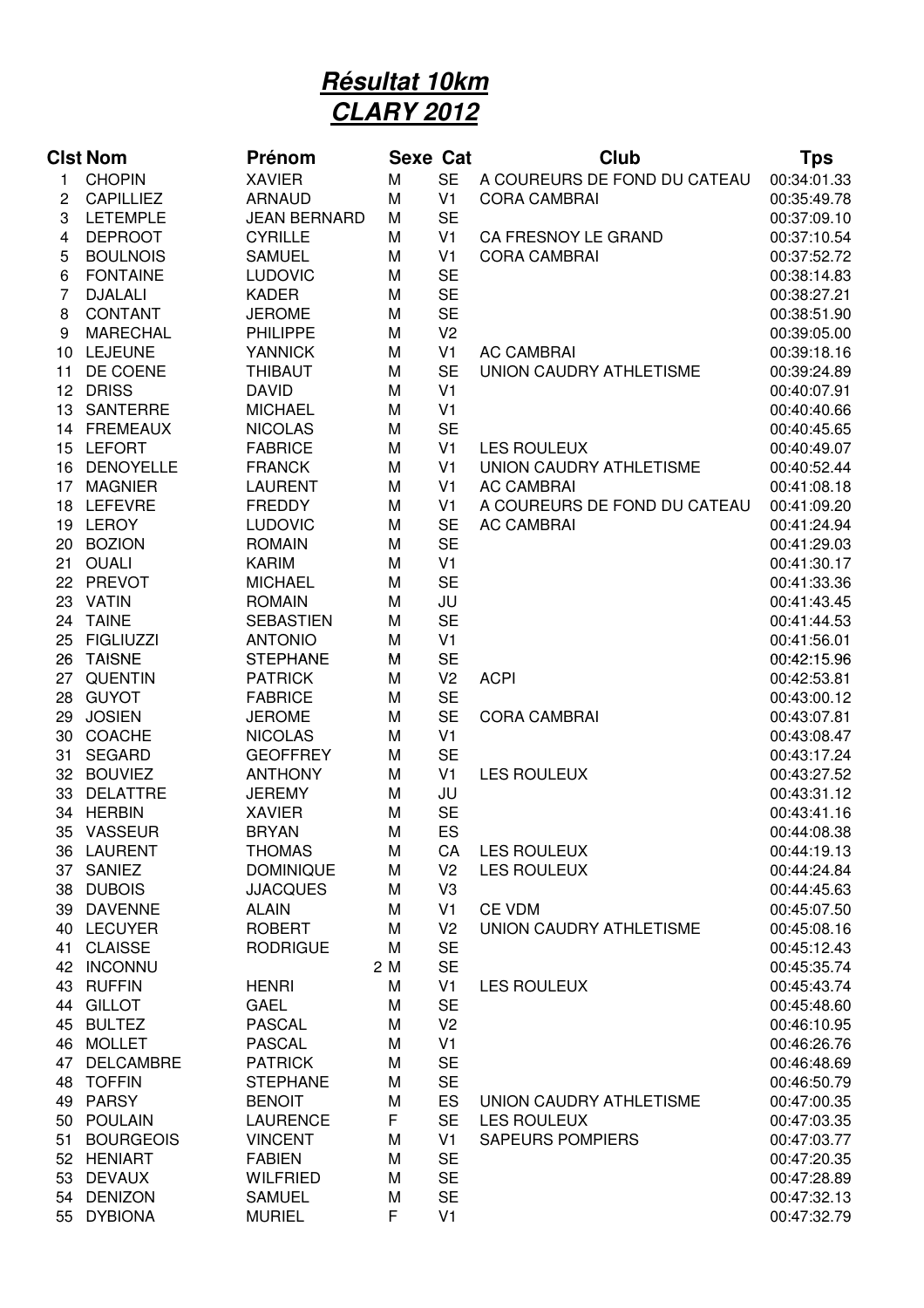| 56 | <b>GUYART</b>               | <b>MICKAEL</b>       | M | <b>SE</b>      |                           | 00:47:40.06 |
|----|-----------------------------|----------------------|---|----------------|---------------------------|-------------|
| 57 | <b>PRONNIER</b>             | <b>DOMINIQUE</b>     | M | V <sub>2</sub> |                           | 00:47:42.47 |
| 58 | <b>WITAS</b>                | <b>PHILIPPE</b>      | M | V <sub>1</sub> | <b>LES ROULEUX</b>        | 00:47:44.39 |
| 59 | <b>FIEVET</b>               | <b>MICHAEL</b>       | M | V <sub>1</sub> |                           | 00:47:48.17 |
| 60 | <b>COLLET</b>               | <b>FX</b>            | M | <b>SE</b>      |                           | 00:47:57.31 |
| 61 | <b>PAYEN</b>                | <b>ROBERT</b>        | M | ES             |                           | 00:47:57.67 |
| 62 | <b>KLEWIEC</b>              | <b>KEVIN</b>         | M | JU             |                           | 00:48:00.37 |
| 63 | <b>ZOIA</b>                 | <b>BAPTISTE</b>      | M | <b>SE</b>      |                           | 00:48:01.03 |
| 64 | <b>DJALALI</b>              | <b>BOUALEM</b>       | M | V <sub>2</sub> |                           | 00:48:11.25 |
| 65 | <b>CACHEUX</b>              | <b>FREDERIC</b>      | M | <b>SE</b>      |                           | 00:48:29.51 |
| 66 | <b>KLEWIEC</b>              | <b>JMICHEL</b>       | M | V <sub>1</sub> |                           | 00:48:35.70 |
| 67 | <b>FOURCADE</b>             | <b>PIERRE</b>        | M | V <sub>2</sub> |                           | 00:48:45.80 |
| 68 | <b>BRICOUT</b>              | <b>MICHEL</b>        | M | V <sub>1</sub> | UNION CAUDRY ATHLETISME   | 00:48:51.20 |
| 69 | <b>BADIE</b>                | <b>PATRICK</b>       | M | V <sub>2</sub> |                           | 00:48:53.49 |
| 70 | <b>MAERTENS</b>             | <b>CATHY</b>         | F | <b>SE</b>      | CA FRESNOY LE GRAND       | 00:49:01.72 |
| 71 | <b>VERFAILLIE</b>           | <b>FRANCK</b>        | M | V <sub>1</sub> |                           | 00:49:11.81 |
| 72 | <b>BLEUSE</b>               | <b>RICHARD</b>       | M | V <sub>1</sub> |                           | 00:49:18.12 |
| 73 | <b>DAVID</b>                | <b>DANIEL</b>        | M | V <sub>3</sub> |                           | 00:49:23.35 |
| 74 | LENGRAND                    | <b>MICKAEL</b>       | M | <b>SE</b>      | UNION CAUDRY ATHLETISME   | 00:49:26.96 |
| 75 | <b>LEFEBVRE</b>             | <b>ALAIN</b>         | M | V <sub>2</sub> | UNION CAUDRY ATHLETISME   | 00:49:27.32 |
| 76 | KIK                         | <b>CHRISTOPHE</b>    | M | V <sub>1</sub> | <b>LES ROULEUX</b>        | 00:49:36.33 |
| 77 | <b>FLAMENT</b>              | <b>DOMINIQUE</b>     | M | V <sub>2</sub> |                           | 00:49:36.75 |
|    | <b>BONIFACE</b>             | <b>DIDIER</b>        |   |                |                           | 00:49:53.63 |
| 78 |                             |                      | M | V <sub>2</sub> |                           |             |
| 79 | QUATRELIVRE                 | <b>PAUL</b>          | M | V <sub>1</sub> |                           | 00:49:56.52 |
| 80 | <b>RIGAUT</b>               | <b>MAGALI</b>        | F | <b>SE</b>      |                           | 00:49:58.98 |
| 81 | <b>CLOEZ</b>                | <b>OLIVIER</b>       | M | V <sub>1</sub> | UNION CAUDRY ATHLETISME   | 00:50:02.83 |
| 82 | <b>LAJEUNESSE</b>           | <b>STEPHANE</b>      | M | <b>SE</b>      |                           | 00:50:11.66 |
| 83 | <b>BONNARD</b>              | <b>JEAN CHARLES</b>  | M | V <sub>1</sub> |                           | 00:50:27.28 |
| 84 | <b>FERREIRA</b>             | <b>JULIEN</b>        | M | JU             |                           | 00:50:30.59 |
| 85 | <b>FIELBAL</b>              | <b>BERNARD</b>       | M | V <sub>3</sub> |                           | 00:50:42.61 |
| 86 | <b>PLISSON</b>              | <b>MARIE</b>         | F | V <sub>2</sub> | UNION CAUDRY ATHLETISME   | 00:50:42.97 |
| 87 | <b>MYJAK</b>                | <b>MARTIAL</b>       | M | V <sub>2</sub> |                           | 00:51:05.80 |
| 88 | <b>DELABRE</b>              | <b>JEAN NOEL</b>     | M | V <sub>2</sub> | <b>LES ROULEUX</b>        | 00:51:09.34 |
| 89 | <b>BLEUSE</b>               | <b>PASCAL</b>        | M | V <sub>2</sub> |                           | 00:51:28.69 |
| 90 | <b>PARADIS</b>              | <b>ROMAIN</b>        | M | <b>SE</b>      |                           | 00:51:30.97 |
| 91 | <b>DELATTRE</b>             | <b>DANIEL</b>        | M | V <sub>1</sub> |                           | 00:51:35.36 |
|    | 92 BROGNET REVERSE BRIGITTE |                      | F | V <sub>2</sub> | <b>AC CAMBRAI</b>         | 00:51:39.99 |
| 93 | <b>JETTE</b>                | <b>EMMANUEL</b>      | M | V <sub>1</sub> |                           | 00:52:47.22 |
| 94 | <b>BRICOUT</b>              | <b>ROMAIN</b>        | M | <b>SE</b>      |                           | 00:53:04.53 |
| 95 | <b>PARENT</b>               | <b>CHARLOTTE</b>     | F | ES             |                           | 00:53:16.61 |
|    | 96 BASTIEN                  | <b>THIERRY</b>       | M | V <sub>2</sub> | <b>DYNAMIC BERTRY</b>     | 00:53:17.87 |
| 97 | <b>NOGUEIRA</b>             | <b>AVELINO</b>       | M | V <sub>3</sub> |                           | 00:53:19.37 |
|    | 98 MOLLET                   | <b>JACQUES</b>       | M | V <sub>2</sub> |                           | 00:53:24.48 |
|    | 99 LAMOURET                 | <b>THIERRY</b>       | M | V <sub>1</sub> | UNION CAUDRY ATHLETISME   | 00:53:30.67 |
|    | 100 MOREAU                  | <b>ARNAUD</b>        | M | V <sub>1</sub> |                           | 00:53:34.45 |
|    | 101 REAL                    | <b>THIERRY</b>       | M | V <sub>1</sub> | <b>LES ROULEUX</b>        | 00:53:40.82 |
|    | 102 COLOMBIER               | <b>ALAIN</b>         | M | V <sub>1</sub> |                           | 00:54:02.51 |
|    | 103 LANCELLE                | <b>MICHEL</b>        | M | V <sub>2</sub> |                           | 00:54:21.62 |
|    | 104 MARIVOET                | <b>DAVID</b>         | M | V <sub>1</sub> |                           | 00:54:31.59 |
|    | 105 RAOUT                   | <b>JEAN FRANCOIS</b> | M | V <sub>2</sub> |                           | 00:55:15.64 |
|    | 106 VERRIEZ                 | <b>BRUNO</b>         | M | V <sub>2</sub> | <b>CA AULNOY AYMERIES</b> | 00:55:33.60 |
|    | 107 GABET                   | <b>FRANCK</b>        | M | JU             |                           | 00:55:42.50 |
|    | 108 FAILLE                  | <b>GUY</b>           | M | V <sub>2</sub> |                           | 00:56:19.33 |
|    | 109 GOBERT                  | <b>GERARD</b>        | M | V <sub>4</sub> |                           | 00:56:27.62 |
|    | 110 COUVREUR                | <b>LUC</b>           | M | V <sub>2</sub> |                           | 00:57:03.61 |
|    | 111 LEFEBVRE                | <b>JOSY</b>          | M | V <sub>1</sub> | UNION CAUDRY ATHLETISME   | 00:57:09.32 |
|    | 112 MERESSE                 | <b>EMMANUEL</b>      | M | V <sub>2</sub> |                           | 00:57:18.99 |
|    | 113 OUALI                   | <b>ISABELLE</b>      | F | V <sub>1</sub> |                           | 00:57:53.00 |
|    | 114 MATON                   | <b>MICHEL</b>        | M | V3             | <b>DYNAMIC BERTRY</b>     | 00:58:24.31 |
|    | 115 BONNEVILLE              | <b>GRAZIELLA</b>     | F | V <sub>1</sub> | <b>DYNAMIC BERTRY</b>     | 00:58:55.55 |
|    | 116 DELATTRE                | CAROLE               | F | V <sub>1</sub> |                           | 00:59:05.35 |
|    |                             |                      |   |                |                           |             |